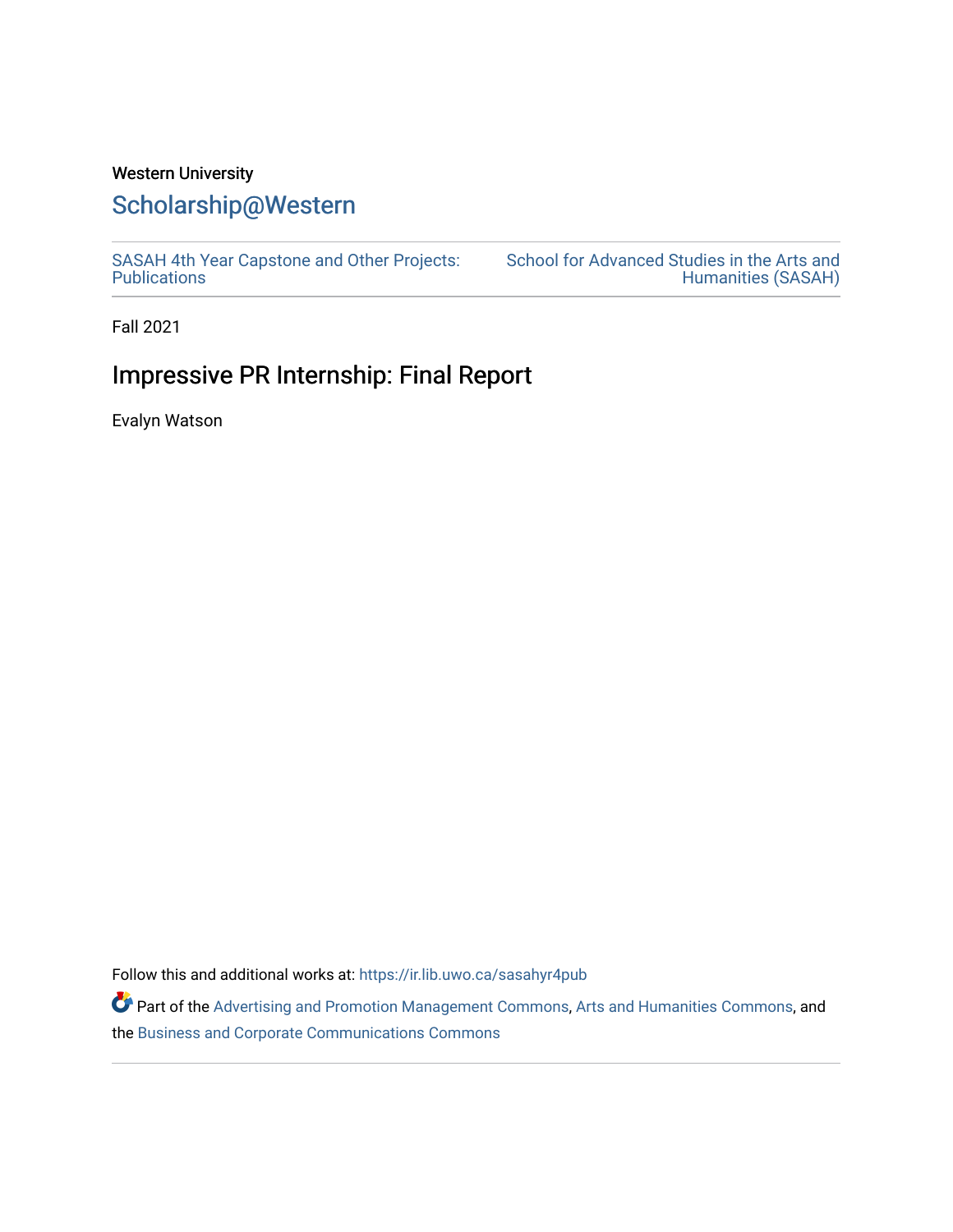#### Evalyn Watson

SASAH Experiential Learning Dr. Barbara Bruce

December 10, 2021

#### Impressive PR Internship: Final Report

#### Introduction

 I have always wondered if I would be able to apply the skills I have fostered at university in a professional environment. For the past three years, every time I told someone I was getting a degree in the arts and humanities, in English, I would get only jabs about never getting a real job in return. I had lost some confidence in my ability to be successful in the competitive job market that prevails today. From the application process to my first day, I was incredibly nervous to start my internship and have all my fears and insecurities come to fruition. However, my twelve-week remote internship with a UK entertainment public-relations firm, Impressive PR, taught me so many lessons and instilled newfound trust in myself and my professional abilities.

 Despite my nerves, I was excited at the prospect of working with Impressive PR as soon as I finished my interview. They made me feel at ease during the interview and more importantly, they made me feel that I was already a valued part of their operation months before I even started. Nevertheless, it was a bittersweet moment when I found out that I got the remote internship placement with Impressive PR through Absolute Internships because I was supposed to travel to the UK for the summer of 2020, but it got cancelled due to COVID-19. I was worried that a remote internship experience would not be as enriching as an in-person opportunity, but I could not have been more wrong. Not to say that I wouldn't have been content getting to travel and experience new cities for my internship instead of working from my room, but I feel that my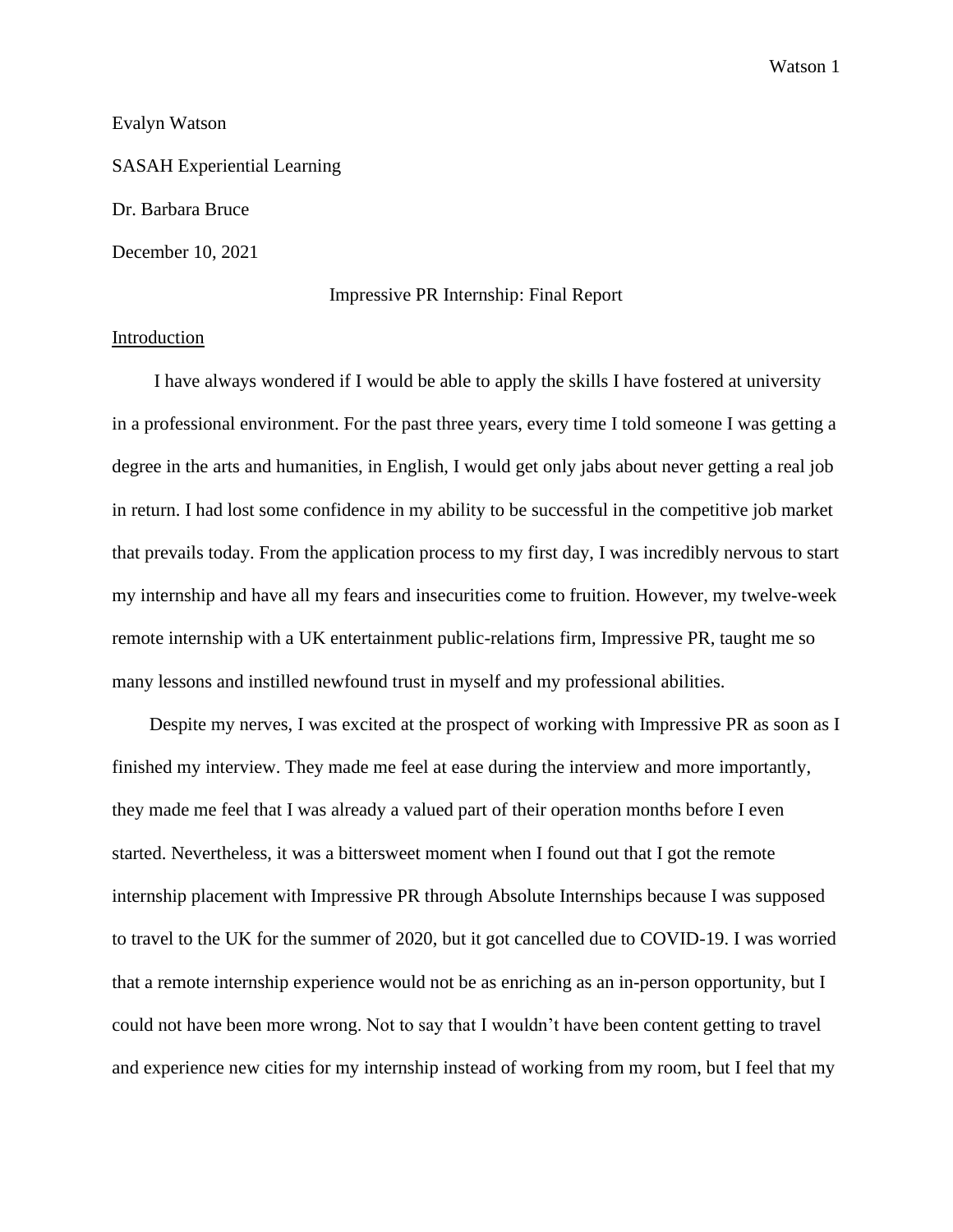supervisor did not fall short in giving me all the training and tools I needed to get the most of this experience even from halfway across the world.

On my first day, my supervisor, Helen, expressed to me that Impressive has had many interns in the past, so there are many jobs they have carved out for interns within their company. She assured me that I would be given some exciting jobs as well as some more behind the scenes technical jobs. To my surprise, she told me they were also tasking me with starting an entertainment website that would be a separate entity from their PR business.

I sat in my room on a continent far from the Impressive PR team after my first Zoom call ended with nothing but my fear and doubt in my abilities. I felt that I had oversold my qualifications and I would never be able to perform at the level they needed me to. With each day, email, and early morning meeting those fears slowly receded. I know that the work I did for Impressive was truly valuable to both my development and their company, which is something I never thought I would have the pleasure of saying as an employee, let alone as an intern. I took on so many new roles and tasks over the course of this internship, and I could go on and on recalling all the different jobs I did, but I think the most valuable part of my internship that I want to convey in this reflection is the growth that I experienced along the way.

#### The nature of my work with Impressive PR

I had some preconceived notions of what an intern's work usually looks like—for instance, getting coffee or taking meeting notes—so I was very surprised when I started with Impressive and they expressed their commitment to my learning in this role. I know now that I played an important role during my internship as I participated in brainstorming and planning sessions; conducted research to support PR planning; edited videos and presentations; supported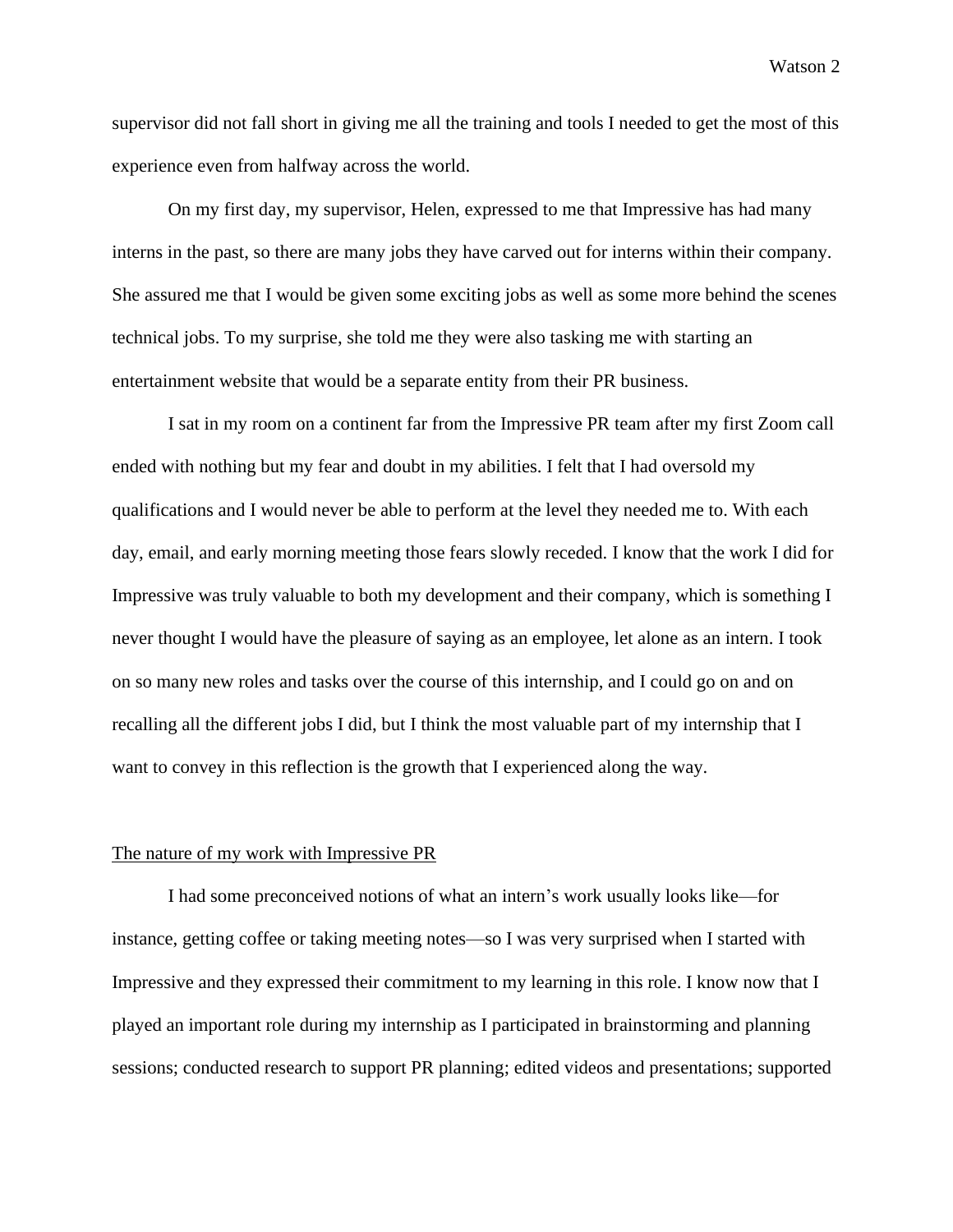relations with stakeholders, media, and vendors; assisted in tracking media coverage or PR metrics; undertook general administrative and clerical duties; managed social media; created an affiliate entertainment website; and subsequently managed and created content for the website.

That is not to say that every moment of my work was exciting. There was one ongoing task, listings, that was quite tedious. It consisted of taking information from press releases for clients tours or shows and filling in online forms on several event websites to get the events listed on them. Helen would always apologize when she gave them to me, because sometimes they came in the hundreds. I was surprised because I thought these kinds of mindless and tedious tasks would be the bulk of my work during my internship. Helen always gave me ample time to get the listings done and balanced them with other more rewarding or exciting jobs so that I never spent an entire day doing monotonous work. I always appreciated Helen's commitment to balancing my day-to-day work which showed me that there is a balance between work that is exciting and work that may not be very fulfilling but still invaluable to the operation.

 I proved to be a fast learner as the internship went on. I had a few daily or ongoing tasks that stayed the same, but most of my work changed from week to week. I was always researching something new for them or flipping between writing articles and working on the website to emailing agents or helping with their webinar series. I quickly figured out that varied work is a mark of the entertainment PR industry. This made me incredibly anxious at first because I thought that I wouldn't know how to handle the next task they sent my way, but I found that I started to get excited to see what new project I would get to work on that day or week.

I could give countless accounts of the variety of tasks I completed; however, in the limited scope of this paper, I find myself wanting to reflect on a few deliverables that were the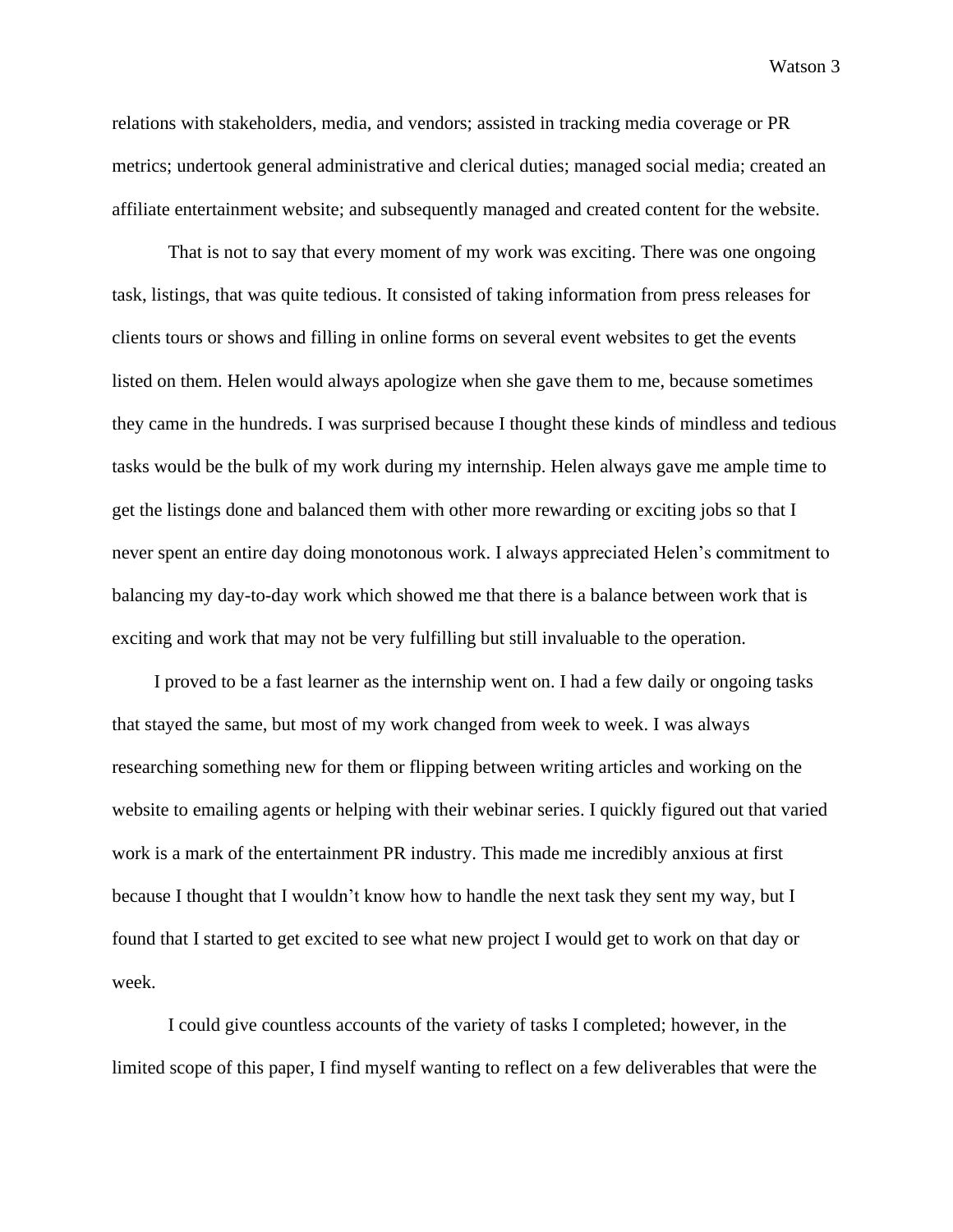most labours and enriching to my experience. One of my ongoing jobs was to get media coverage for clients and any tours or shows that they had coming up. I learned that it is important to spread media coverage between local and national or wider scopes of media to get to both a targeted and broad audience. To glean local media, I would adapt a client's press release to fit with a publication's focus and submit that to them with all the required media and information in hopes of getting that client coverage published. For example, I submitted many of our clients who had UK tours happening to Life Up North which was an online publication that focused on events and stories happening in the northern regions of England. I would edit their press releases for length and clarity and include only the tour dates that were taking place in the geographical area that the publication was concerned with. This is crucial because the submission of the full press release with all UK dates would be less likely to be published and we needed local media coverage so that more people in those locales would hear about the event.

Getting broader coverage is a different ball game and often requires pitches to larger media outlets. Of course, Impressive has its own media connections, so my job when pitching or submitting stories was often to get new media outlets to notice their clients and work. I completed a few pitches and story submissions for Impressive's clients later in my internship. One notable example was a pitch I worked on for a client, Eva Antoniadou, who was a spiritual healer with a podcast. I pitched her for a health-and-wellness feature to *Authority Magazine*. They responded to the pitch with interest in writing the feature on Eva, and I worked with her and the Impressive PR team to get all the required media and information to the publication so that they could write the feature. Outside of getting client coverage, I was also tasked with creating press kits for Impressive, which are a business tool to show prospective clients the reach in media coverage Impressive could facilitate for them. The opportunity to work on a variety of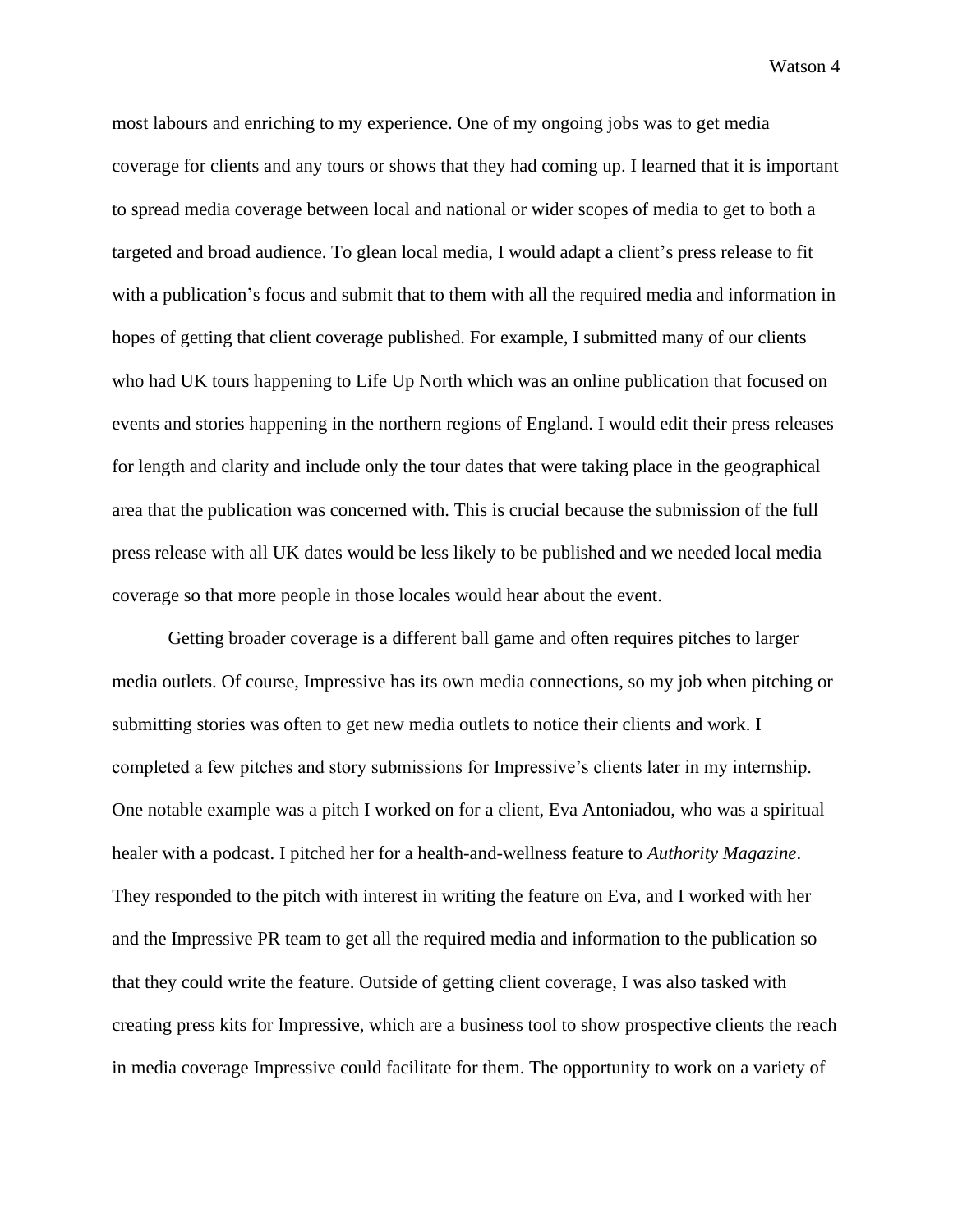projects allowed me to learn the ins and outs of the PR industry as a whole as well as the technical aspects behind all the work that is done.

The other large portion of my work over my internship was the creation of the Entertainment Now website. Impressive PR was founded by Mel Brown in 1998 when most of the press took place in print. They have transitioned to focus more heavily on online media but were still looking for a way to get more online engagement in the entertainment industry. I was on the project from day one and was given most of the responsibility concerning the creation of the site. It was a task that I would not have been able to complete were it not for my experience in SASAH which I will reflect upon further later in this paper. The nature of this work was a balance between creativity and hard, technical skills that challenged me every day. I would have weekly meetings with Mel and Helen to discuss progress and establish milestones within their plan to have the website completed before my twelve-week internship was over. I got to create the logo and help choose the themes for the website as well as set up social media and plan content structures and future outsourcing of published material. It was a long process with many technical glitches along the way, but we were able to get the site up and running around the eighth week of my internship, which subsequently meant that I was tasked with starting to write for the website. Although it was a daunting task, it was rewarding to be such a huge part of starting this website from nothing and building it into Impressive's vision.

I started to take great in pride the work I was doing for Impressive and thought a lot about my value at the company more than just how the internship experience could advance my resumé. Helen was very honest with me as my internship progressed. About halfway through my internship, she told me that they were impressed with my work so far and wanted to start giving me some more important tasks. I thanked her and expressed that I was excited to take on more,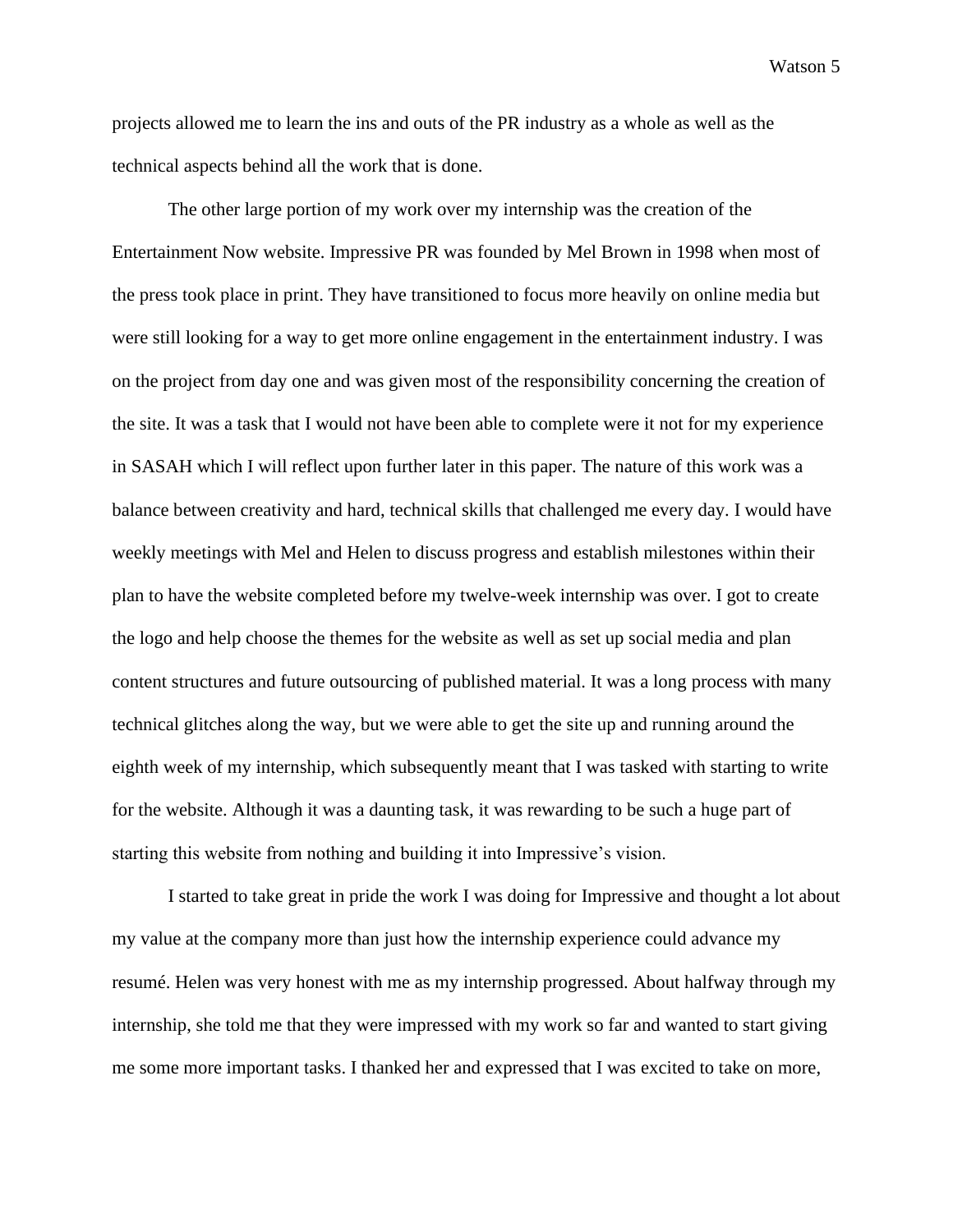but internally, I brushed off her compliments as something they probably said to every intern to keep them motivated. This was also the time that another intern, Ashima, started with Impressive PR, so I just thought that they were giving me a few more tasks because my previous work would then be split between the two of us. Much to my surprise, Helen held true to her word and started giving me new tasks that I hadn't previously done because they were functions that went on with clients. These responsibilities were much more important because Helen was trusting me to represent their brand, whereas most of the work I did before was only inward facing.

Additionally, Helen trusted me to train Ashima on some of the intern tasks which greatly helped me to establish confidence in myself and the skills that she already saw in me. Many students, like myself, experience imposter syndrome, and I think this is especially true for artsand-humanities students who are told by almost everyone around them that they are completing degrees that won't translate into the professional world. However, reflecting now on all the work I did and how I felt doing that work, I see that my learning from the arts and humanities served me greatly to be successful in my work. This leads me next to reflections on how my experiences in SASAH supported me over the course of my internship.

#### Applying SASAH-specific learning and gaining perspective

As I discussed, a large portion of my responsibilities during my internship were centred around creating and working on the new affiliate entertainment website, Entertainment Now. This job was the biggest source of stress in my time with Impressive because I was worried I was not equipped for the task.

I started off by creating a logo and a WordPress page for the site. But that was about how far I would have gotten if it were not for the digital-humanities SASAH class that I took in my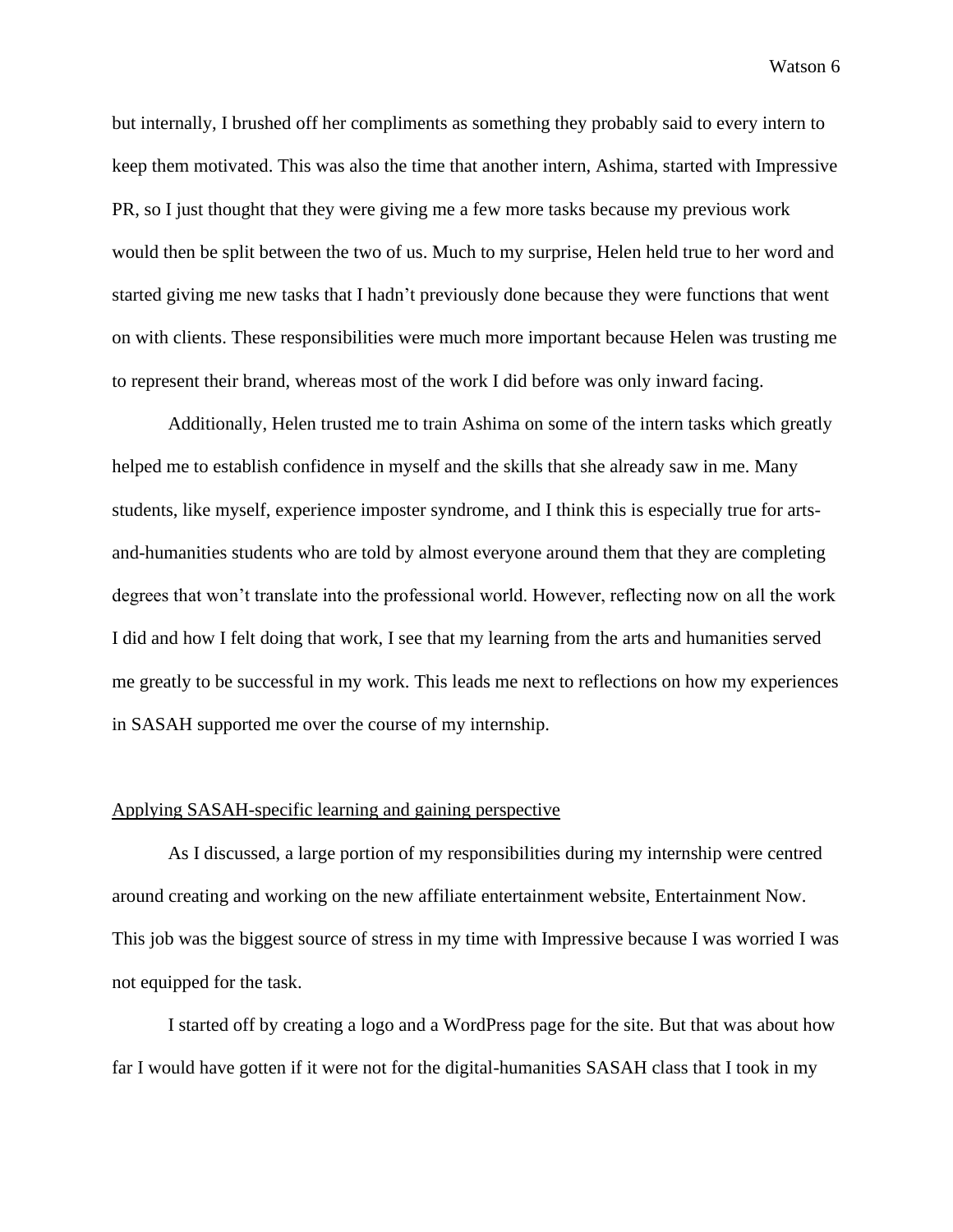second year. Luckily, from that class, I had a working knowledge of WordPress and simple coding skills and some experience writing for online publications. I remember sitting in that class wondering how I would ever use the skillsets we were developing when I had no interest in a technology-based career. However, it was all the little things that I had learned during digital literacies, like coding a link to open in a new tab and creating standard scroll patterns, that allowed me to make the site as optimal as possible for future visitors. I had the ability to design the website and plan the writing that would fill it while also working behind the scenes to develop search engine optimization (SEO) and code the website to be as user friendly as possible. I quickly learned with Impressive that there is great value in the ability to combine creativity and logical thinking. These were skills I was able to develop so well because of the slew of interdisciplinary classes I had taken with SASAH. Of course, there were times when I got frustrated trying to apply my learning to technology and it wouldn't work, but I could fall back on the other skills I have learned through SASAH, like creativity and professionalism, that allowed me to communicate my problems and collaborate with my team to find unique solutions. I saw for the first time that the professional world needs people who could understand both sides of a task and I could truly be valued in the career market for having interdisciplinary skills that give me the resources to combine my hard and soft skills to complete tasks I am given in creative ways.

I can't say that I wouldn't have pursued an internship if it were not a requirement of SASAH; however, the experiential-learning requirement did push me to enter the professional world so early. Working at Impressive PR has impacted my outlook on what my future career and education can look like. I only ever had vague aspirations of several career paths I could possibly take after my education, but I had no idea the vast set of jobs my skills could apply to. I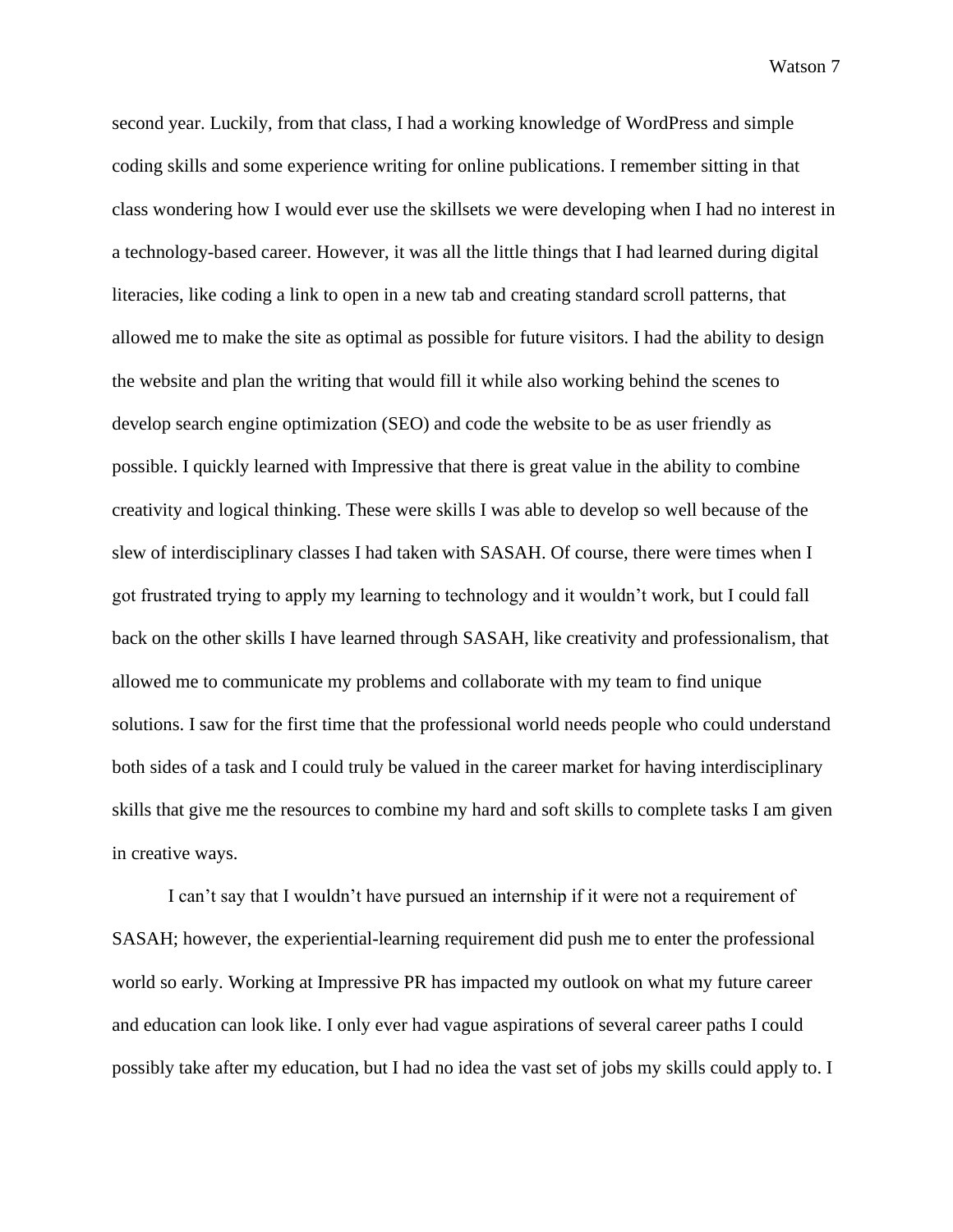can now picture myself in a wider variety of career paths with a concrete idea of how I would be able to apply my skills. I have loved my time working with a PR company, and as I continue with Impressive PR during my last year of school, I will have a considerable amount of work experience in that field. This is an experience that I can use to show my proficiency not only in the PR industry but also any professional field that I might want to venture into.

Without SASAH I wouldn't have had the opportunity to take diverse courses that broadened my knowledge in many different disciplines. As a SASAH student, this internship was invaluable for me because I got the opportunity to put my skills to the test and see how I could apply the knowledge that I had amassed so far during university into a professional environment. Furthermore, I found that, despite all my doubts, the SASAH program paired with my Honour's Specialization in Creative Writing and English Language and Literature gave me all the skills I needed to perform at a high level for my first time in a professional environment. Now when someone asks me what degree I am working towards and how I plan on applying that to the job market, I can rave about all the possibilities that stand before me as a student with creativity and knowledge in many different disciplines.

#### Building relationships

Beyond interdisciplinary learning, SASAH places importance on teaching students how to conduct themselves properly in professional environments and build productive professional communication which were skills that served me greatly as I endeavoured to build relationships with the Impressive PR team. I could tell from the first few meetings of my internship that the Impressive PR team was like a family, provided a very hard-working family, but they joked around, made me feel at ease and, most importantly, supported in the work environment. It was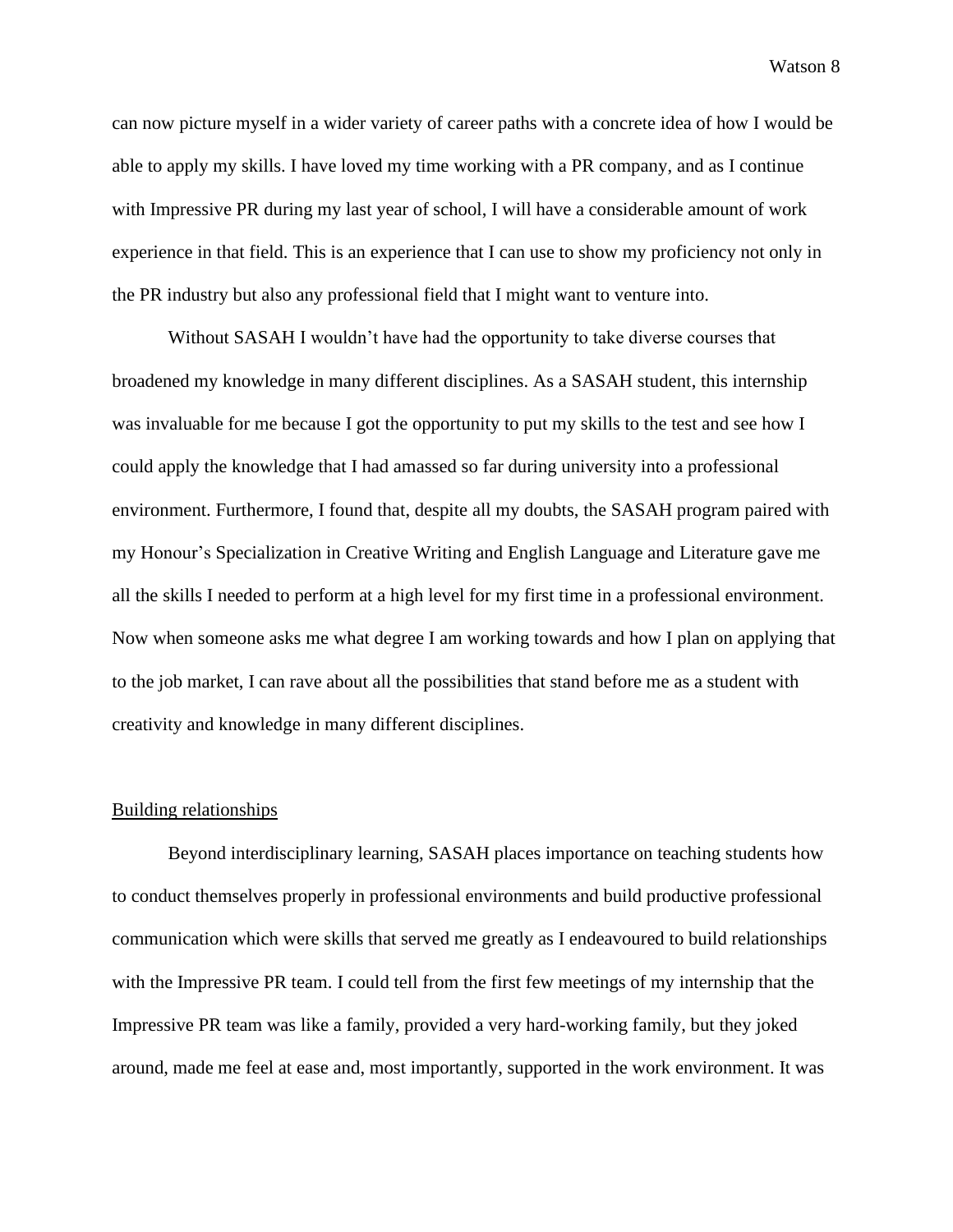jarring at first because, on the surface, I felt that SASAH only taught me how to be properly professional and I wasn't sure how to communicate casually with my superiors. However, it was in the moments that I felt the casual environment resulted in miscommunication that leaned greatly on what I had learned in the SASAH course Introduction to Professional and Community Practices to successfully communicate with my superiors casually with all the same concerns that govern professional communications.

Beyond the knowledge of constructing professional relationships which I gained in SASAH, my time with Impressive PR taught me so much about how to conduct myself in the working world. It was during my interview that I learned the Impressive PR team was made up entirely of women. I was eager to be part of such a successful team of confident and professional women, both to learn from them and feel like a valued member of their team. I feel that this unique experience of working with a fully female team also pushed me on a journey to learn to conduct myself with confidence in my skills, a virtue that many young women are diminished for in professional communities. When I started off, I was very nervous about the work I was doing. I found myself ending every email with phrases like, "Let me know if this is not what you were looking for" or "I can redo this if it is wrong." One week, I didn't complete a press sheet in time for it to be sent out and I felt like I had failed them for the first time. I sent my supervisor an email explaining how horrible I felt and offering my many apologies. My supervisor set up a meeting with me the next morning and noted that one late task was not the end of the world. "This is PR, not ER," Helen joked with me over the Zoom call. "Even if something you did was late or wrong, you aren't supposed to know everything perfectly right away." I appreciated Helen taking the time to assure me not only that was my work well done up to this point but also that, if it weren't, she would use it as a learning opportunity not a condemnation of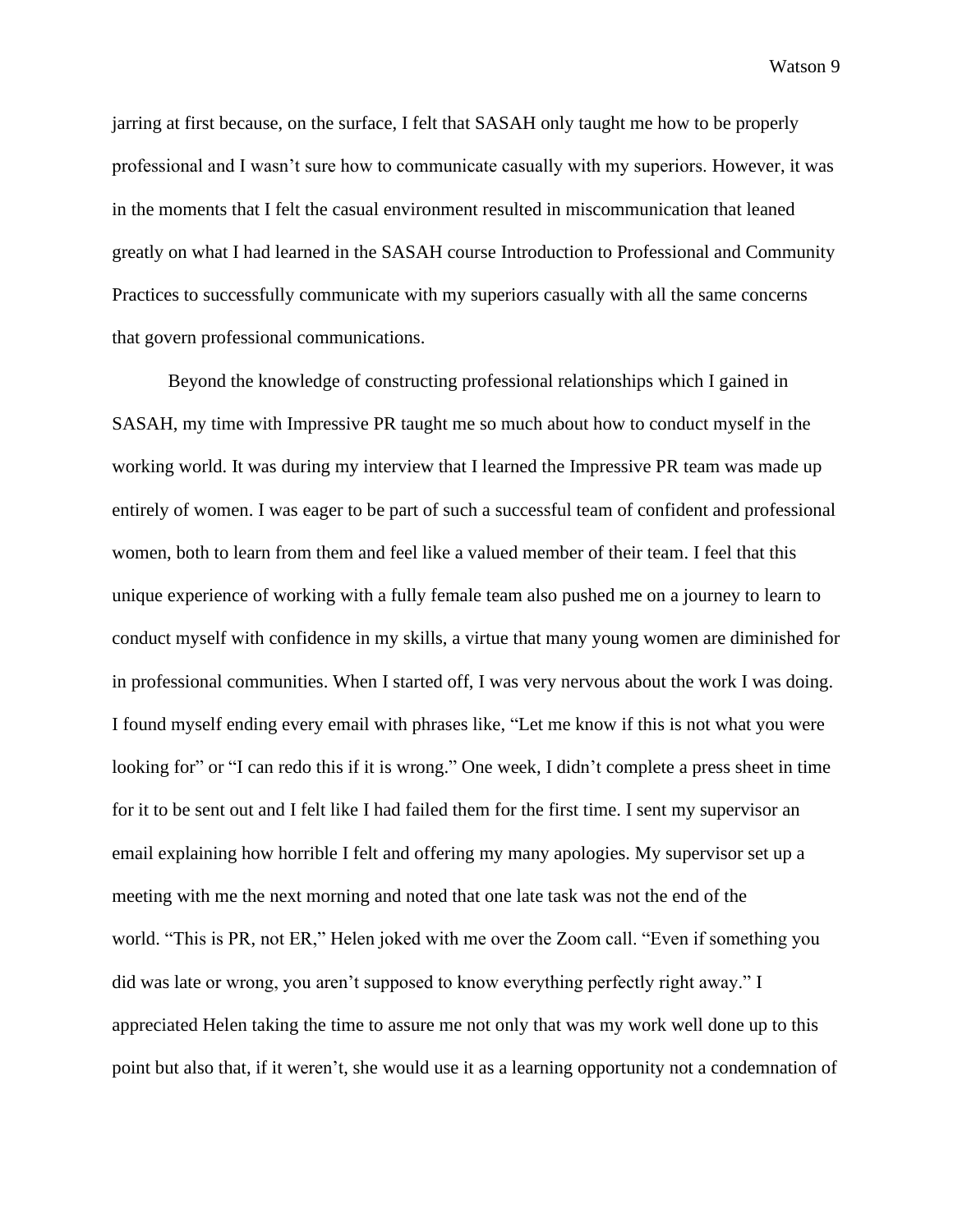my abilities. As I reflect, I realized she had probably caught on to my insecurities and wanted to teach me that I shouldn't be so apologetic in my work. She constantly assured me that my work was more than passable, something I probably should have picked up on when they rarely asked me to even tweak things. Over the course of my internship, whenever I had a problem, she would provide me with enough guidance to help while still giving me the space to complete it on my own. This allowed me to accept that I might make mistakes and, if or when I did, I would be able to bring them to her with the purpose of learning and getting better, rather than offering apologies.

Additionally, I got the chance of working with Ashima, as I discussed earlier. I did spend some time training her, but beyond that, I collaborated with her on a lot of the work I was doing by myself before. I found this relationship so valuable because we could bounce ideas off each other and push each other to do exemplary work over the course of both our internships.

I built some of the most amazing relationships with Helen, Ashima, and the other employees at Impressive PR. The most rewarding part of these relationships is that I was able to build them on foundations of trust and value in my work. The development of professional relationships was one of the most beneficial portions of my internship because it allowed me to see my work through the eyes of individuals I greatly respect. Further, it remedied a large portion of my imposter syndrome because I was taught instead of scolded when I made mistakes and I was celebrated when I was doing good work. As much as I am proud of the work I completed over the course of my internship as I reflect, I am keenly aware that it is because of the confidence Helen and the Impressive PR team created for me that I was able to excel in my work beyond both the expectations they had set for and those that I had set for myself.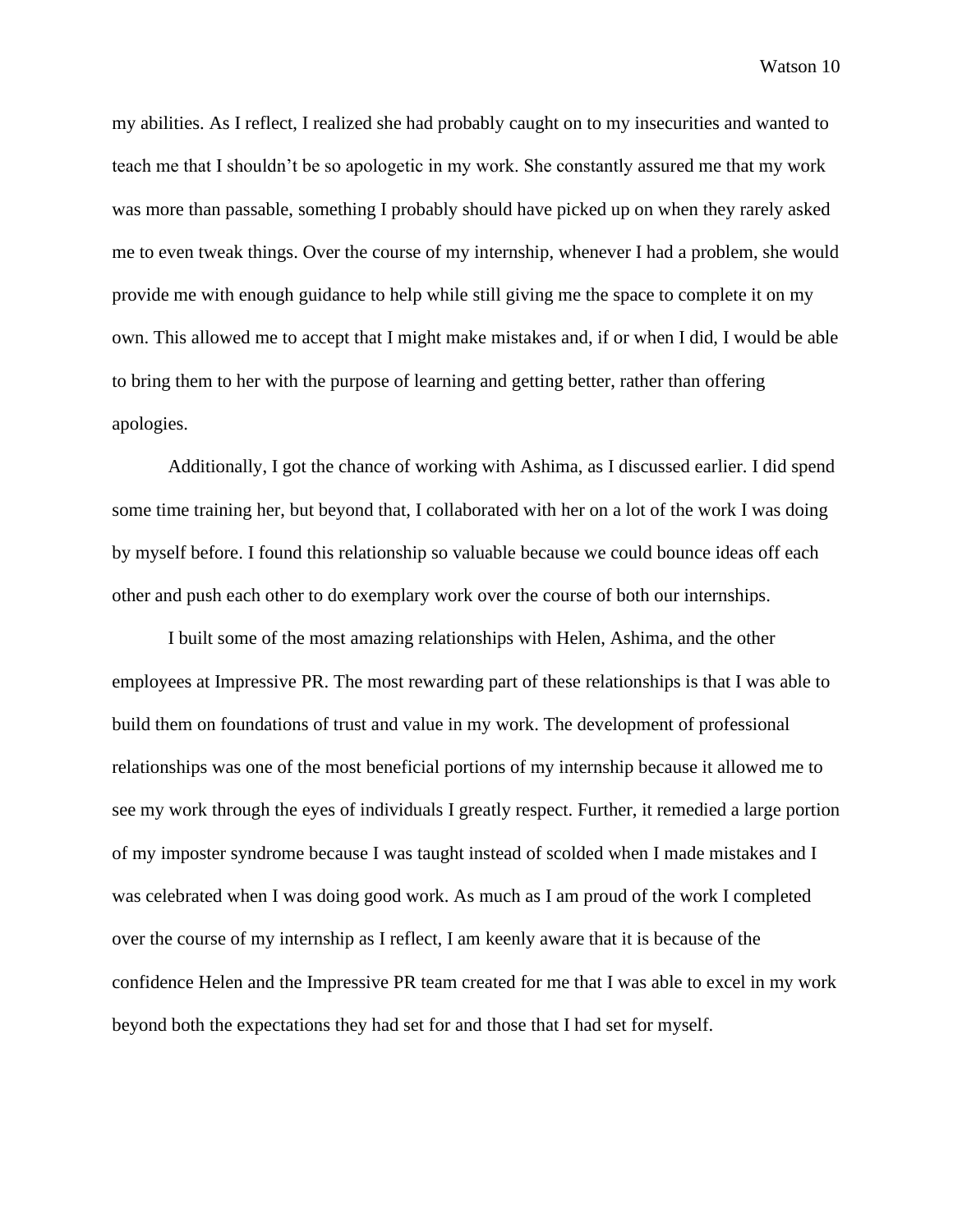#### Lessons learned

 There were some bumps along the road that contributed to my learning as well. It became clear to me that a large part of media management and PR consists of unanswered pitches, requests, and emails. I always felt like a little bit of a failure when my emails would fail to garner the answers or outcomes I was looking for. Helen assured me that this was a common occurrence, and I learned that all I could do was to cast a wider net. It became clearer to me that my work was valued and trusted by Helen and the founder, Mel Brown, and I started to gain more and more confidence. I no longer ended my emails with messages of self-doubt and, instead, trusted the work I had done. It was soon after this that I had a meeting with both Helen and founder Mel where she offered me a job with them after my internship was over because they were so impressed with my work. I would have thought that this would be the kind of moment that solidified my confidence in myself, but I found that it was already there. I was, of course, thrilled to be given this position, an opportunity Helen later told me had never been afforded to previous interns, but I found that I was no longer relying on the approval of others to value my abilities.

This experience was one of the most eye-opening times in my life. I learned many new skills and got to know the intricate ins and outs of a whole new industry. However, the most transformative property of doing an internship has been the journey I have been on to trust my skills, my abilities, and myself. It was such a unique experience to enter a job where your employer has very few expectations of you other than your willingness to learn, and I do not think I would have been able to cultivate my hard and soft skills in the same way had I not perused this internship. Not only did I get an amazing mentorship from Impressive PR, but I was also able to solidify skills I had already developed in school with concrete work experience.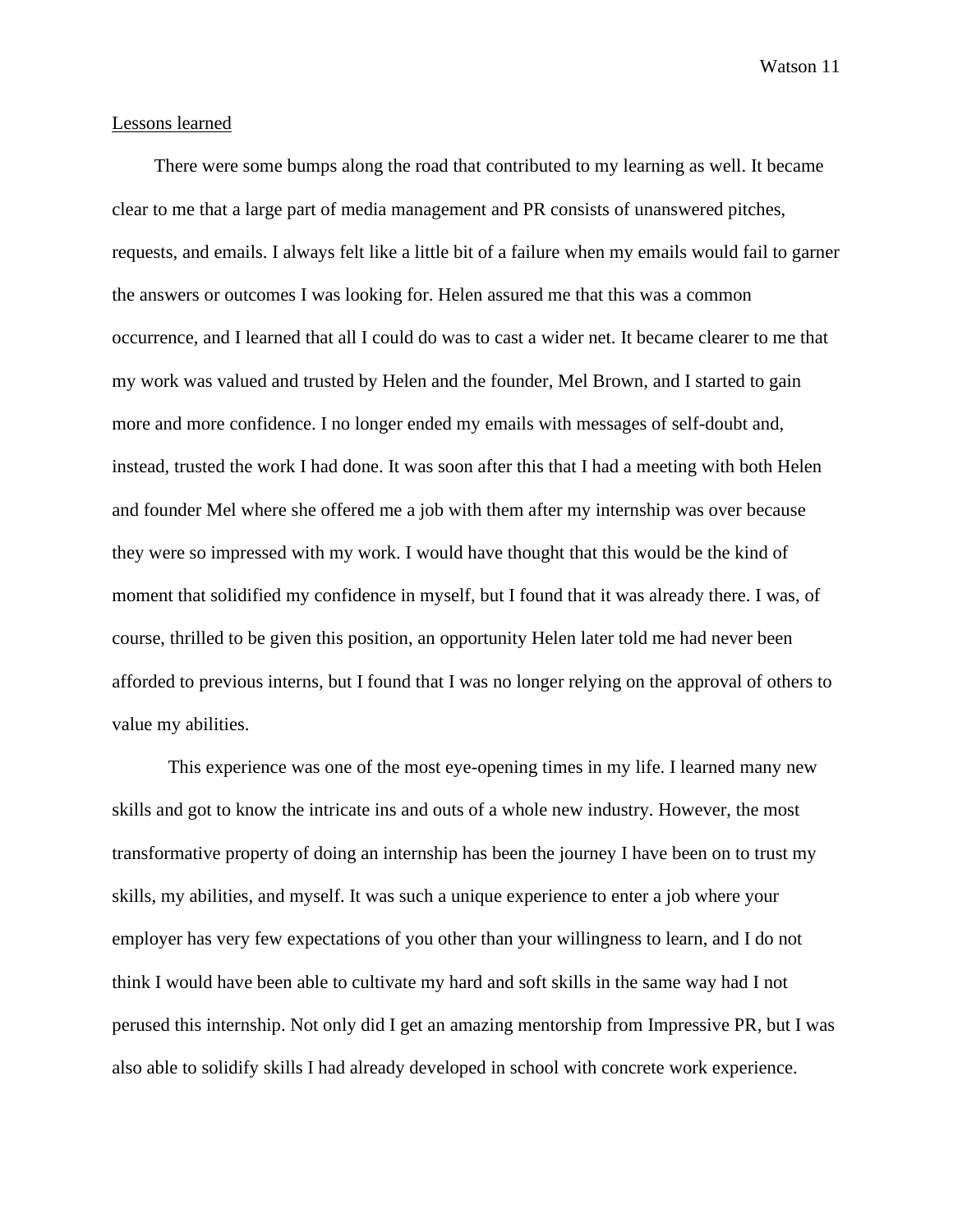I have done my best in this reflection to communicate the invaluable skills and lessons I learned over the course of my internship, but in truth, I will probably never be able to do it justice. Now I know that as time goes on, I will reflect on my time as an Intern as Impressive PR in conjunction with my learning in SASAH as the foundation for all the skills that I need to get where I want to go in my professional career.

#### Preparation, execution, and reflection on my Internship Presentation

In preparation for my EL presentation, I read back over the summative report and reflections I had completed over the course of my internship. This exercise reminded me of all I was able to learn and the skills I developed over the course of my internship. I did find it hard to distil three months of learning and work into seven minutes because it seemed unjust to such a momentous experience of growth for me both academically and professionally. The exercise of picking and choosing what to share did, however, give me some perspective on which aspects of my internship that I valued the most because those were the details I wanted to share. Prior to this experience, when someone asked me what I did in my internship, I would mention a few projects but mostly brush over it broadly by saying, "a little of this, a little of that" because there was so much that I did. This presentation allowed me to focus on the most noteworthy work from my internship with an appropriate amount of context so that I can better articulate what it was that I did to anyone who asks me. When the day of the presentation came, I was excited to share my experiences with my peers, university faculty, and all others in attendance. I was also excited to hear about my peers' projects and what they learned. As a student in an academic setting as large as Western, I feel sometimes that my work is always going to be overshadowed by someone better; however, when I heard all my peers in SASAH give their presentations, I